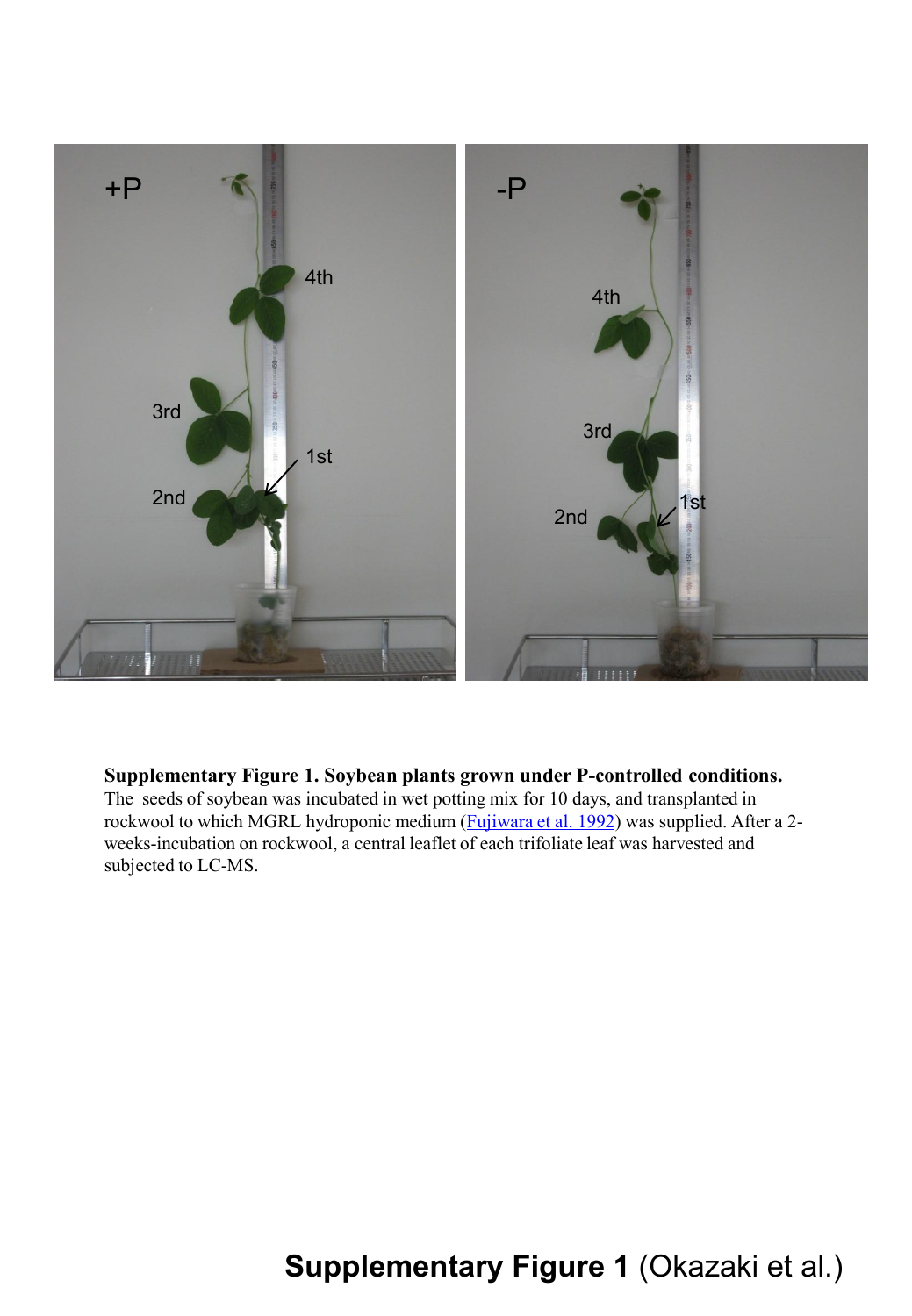

### **Supplemental Figure 2. OPLS-DA of lipidome data from 1st and 2nd trifoliate leaves of soybean.**

- (A) Score plot  $(R2X[1] = 0.5981, R2X[2] = 0.1476$ . The 2 groups of samples with different P availability are clearly separated.
- (B) S-plot. The variables that changed most and strongly contributed to the class separation are circled. Details of variables circled in the upper right and lower left are shown in Tables 1 and 2.

## **Supplementary Figure 2** (Okazaki et al.)